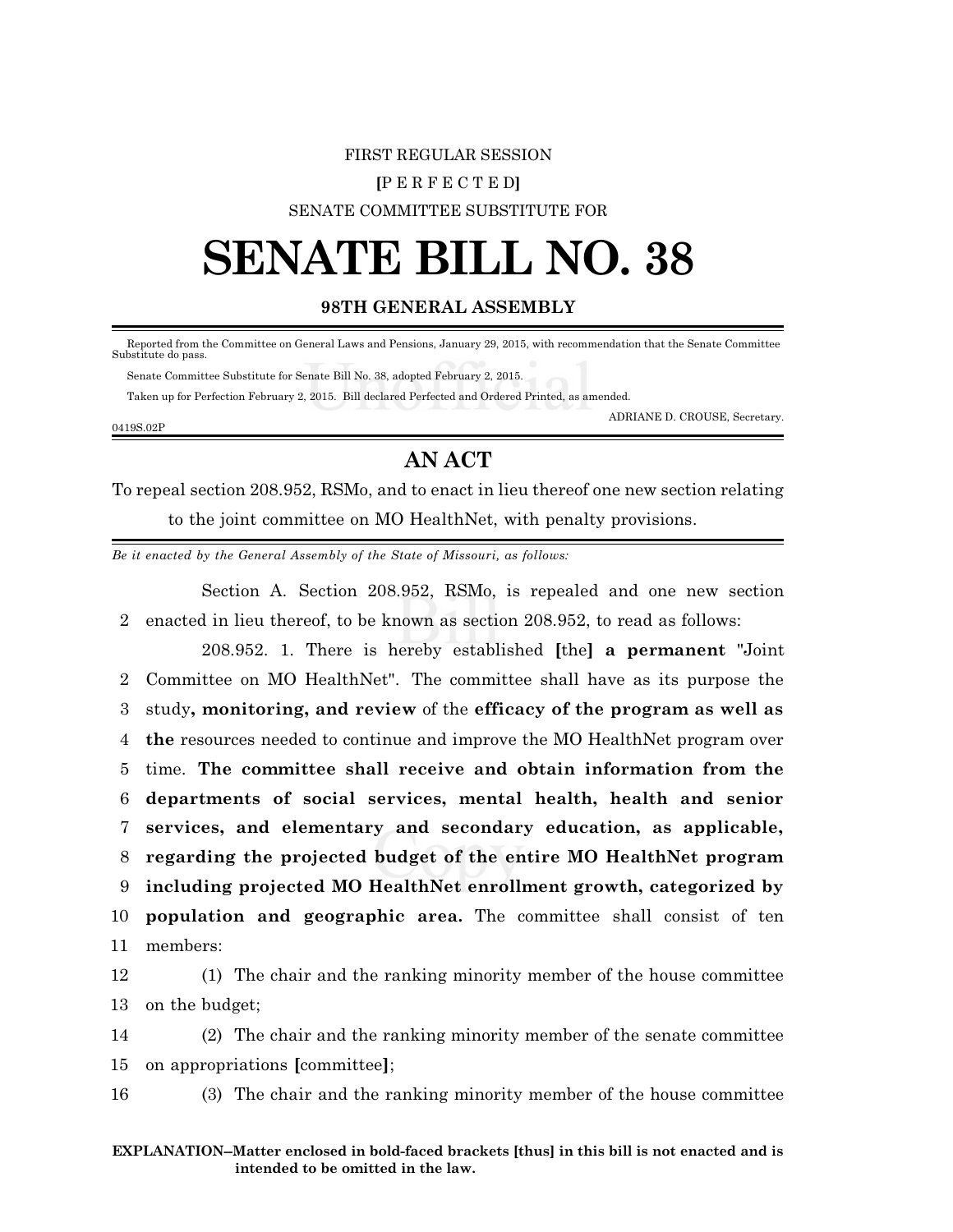on appropriations **[**for health, mental health, and social services**] designated to consider MO HealthNet legislation and matters**;

 (4) The chair and the ranking minority member of the **standing** senate committee **[**on health and mental health**] designated to consider MO HealthNet legislation and matters**;

 (5) A representative chosen by the speaker of the house of representatives; and

(6) A senator chosen by the president pro tem of the senate.

No more than three members from each house shall be of the same political party.

 2. A chair of the committee shall be selected by the members of the committee.

 3. The committee shall meet **[**as necessary**] at least twice a year. The committee shall provide notice to the public thirty days prior to any meeting of the committee. A portion of the meeting shall be set aside for the purpose of receiving public testimony. In the event of three consecutive absences on the part of any member, such member may be removed from the committee. The committee shall seek from statewide organizations representing health care professionals any recommendations they have to improve the quality of health care and its cost**.

 4. **[**Nothing in this section shall be construed as authorizing the committee to hire employees or enter into any employment contracts**] The committee is authorized to hire an employee or enter into employment contracts, including an executive director to conduct an audit, special review or investigation of the MO HealthNet program in order to assist the committee with its duties. The employee or executive director shall be authorized to conduct an audit, special review, or investigation into any contract between the MO HealthNet program and a vendor for the provision of services to the program. Such executive director shall have free access to all divisions or offices within the departments of social services, health and senior services, or mental health associated with the MO HealthNet program for the inspection of such books, accounts, contracts, data, and papers as concern any of the executive director's duties. The compensation of such personnel and the expenses of the committee shall be paid from the joint contingent fund or jointly from the senate and house contingent funds until an**